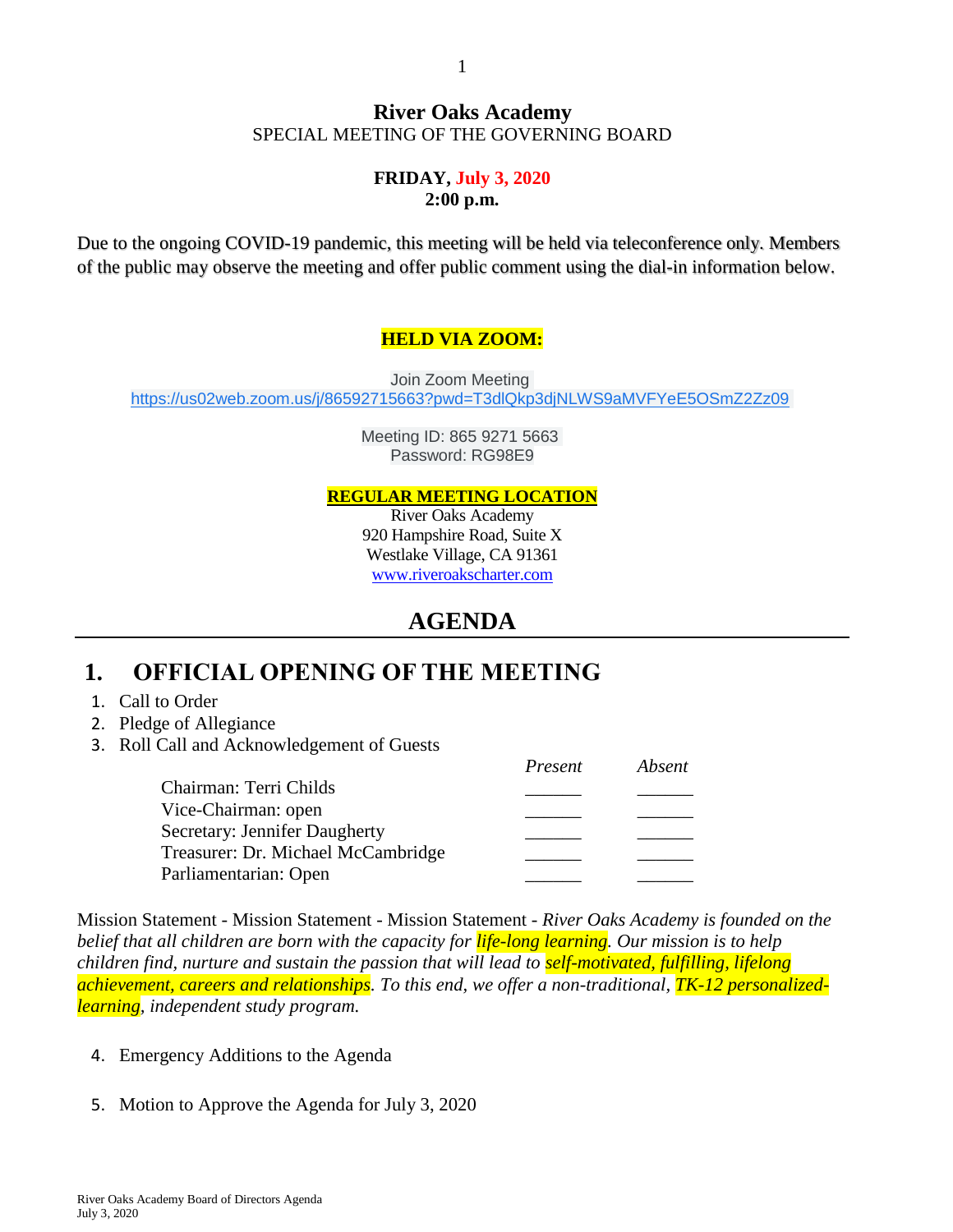*Motion to: Made by: Motion is:*

### **2. ORGANIZATIONAL**

a. None

# **3. PUBLIC COMMENTS**

*Citizens who would like to address the Board on any item on the Agenda may do so now or when the President requests comments from the Public as the Board is considering the item. This portion of the Annual Board meeting is set aside for members of the audience to make comments or raise issues that are not specifically on the agenda. These presentations, both during open and agendized topics, are limited to three (3) minutes per presentation and the total time allotted to non-agenda items will not exceed fifteen (15) minutes.*

## **4. INFORMATION AND DISCUSSION ITEMS**

*These items are presented to the Board for information only and are not subject to action at this meeting. These items may be added to a future meeting for action by the Board.*

1. none

### **5. REPORTS**

1. none

# **6. CONSENT AGENDA ITEMS**

*Actions proposed for the Consent Agenda are items consistent with adopted policies and approved practices of River Oaks Academy and are deemed routine in nature. The Board will be asked to approve all of the Consent Agenda items by a single vote unless any member of the Board or the Public asks that an item be removed from the Consent Agenda and considered and discussed separately.*

1. none

# **7. ACTION ITEMS**

- 1. Review, Discussion, and Approval of the Adoption of CSC Resolution for the Sale of Receivables (Benny/Rudy)
	- a) In anticipation of cash flow shortage due to upcoming receivable payment deferrals from the state, we are looking into a loan through CharterCapital.

*Public Comments: Motion to: Made by: Motion is:*

# **8. CLOSED SESSION**